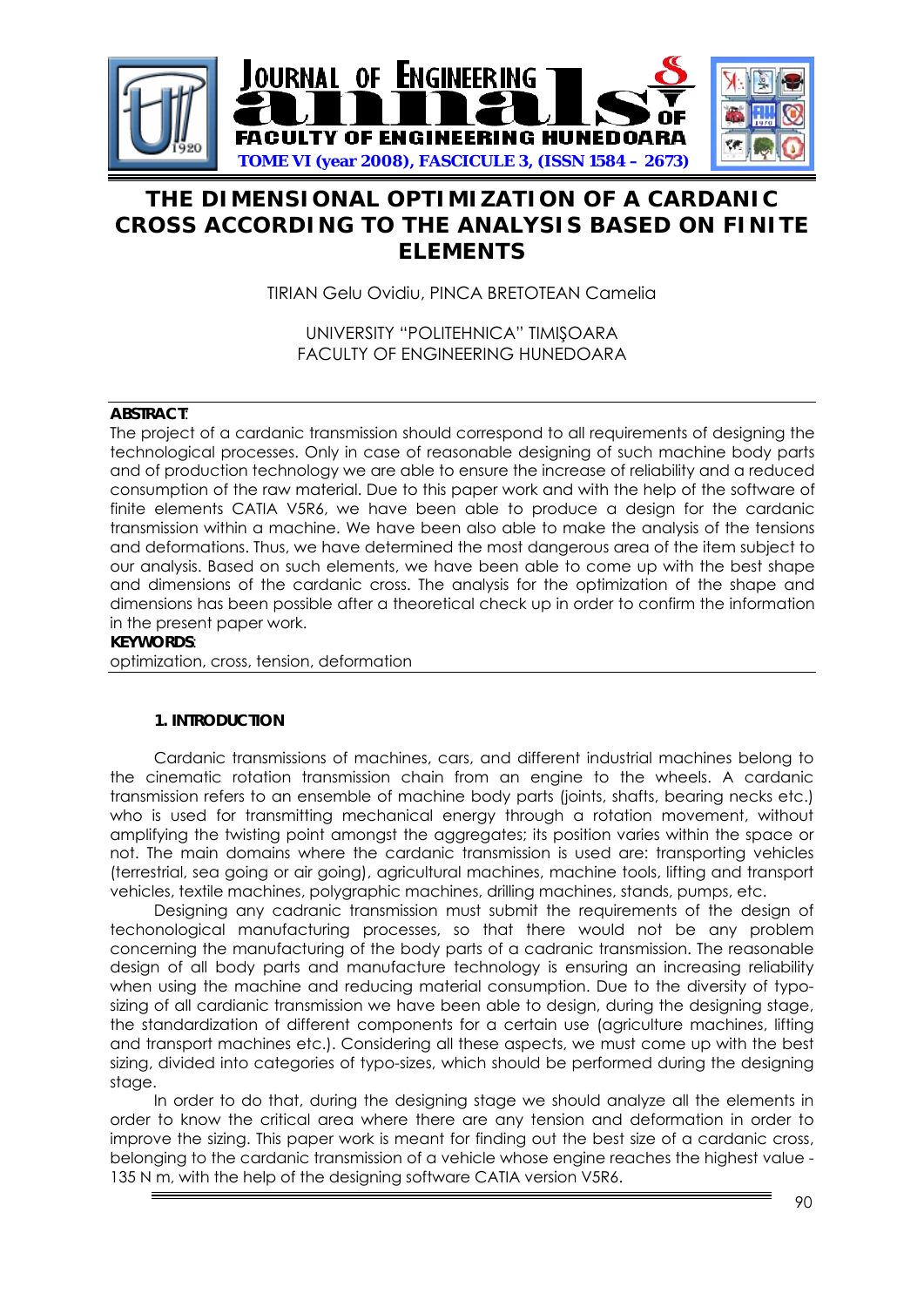



## **2. CALCULATIONS ELEMENTS**

The most important thing about a cardanic transmission is the cardanic joint which is made up by the two forking, the cardanic cross, and the connection and the safety elements. The intermediary element in between the two forking is looking like a cross whose



arms are perpendicular, and it is called the cardanic cross. The cardanic cross should be made up by one or two segments, according to the type of transmission you need and to the value of the twisting point which should be transmitted. These are made up of alloyed steel through cementing, and the main alloying element is the crome. Cementation is performed at only 0,7-1,5 mm in depth, while its dourness varies between 56 and 65 HRC.

The cardanic cross is bent, cut and crushed by a force called  $F_1$ , who is the result of two forces, one performed by the forking of the conducting shaft and FIGURE 1. Calculating the cardanic the other by the forking of the transmission shaft. The cardanic cross is calculated as such, in fig. 1.

cross

All tables contain the main dimensions of the cardanic crosses, according to the highest point they reach. The calculation could be made

## **3. SHAPING UP THE CARDANIC CROSS-ELEMENT ACCORDING TO THE ANALYSIS OF THE METHOD OF THE FINITE ELEMENT**

The cardanic cross of the cardanic transmission has been made up at real size, and the working are equal to the practical lines (the highest point when the torsion could be performed in case of such sizes of the cardanic cross - 135 Nm).

according to the scheme in Fig. 1: l = 16,5 mm; d = 36 mm; R = 55,5 mm; h = 33 mm;  $\gamma$  = 16030.

Fig. 2 refers to using the forces onto the arms of the cardanic cross, as well as onto the force, corresponding to the stressing of the item within the ensemble of the cardanic transmission.



FIGURE 2. Using forces onto the arms of the cardanic cross

In order to make a correct analysis of this item, we need to make a serie of forces as a result of the stress. So, we consider the central segment of the cardanic cross is fixed, because it is blocked with the help of the Clamp force; the force has been applyied to the arms of the cross, according to fig. 2. Therefore, fig. 3 represents the highest tensions within an item – we could see which are the most stressed areas. Fig. 4 represents a section of the most stressed area and we can observe the tension onto the material of the item, according to the colour written in the left side of the figure.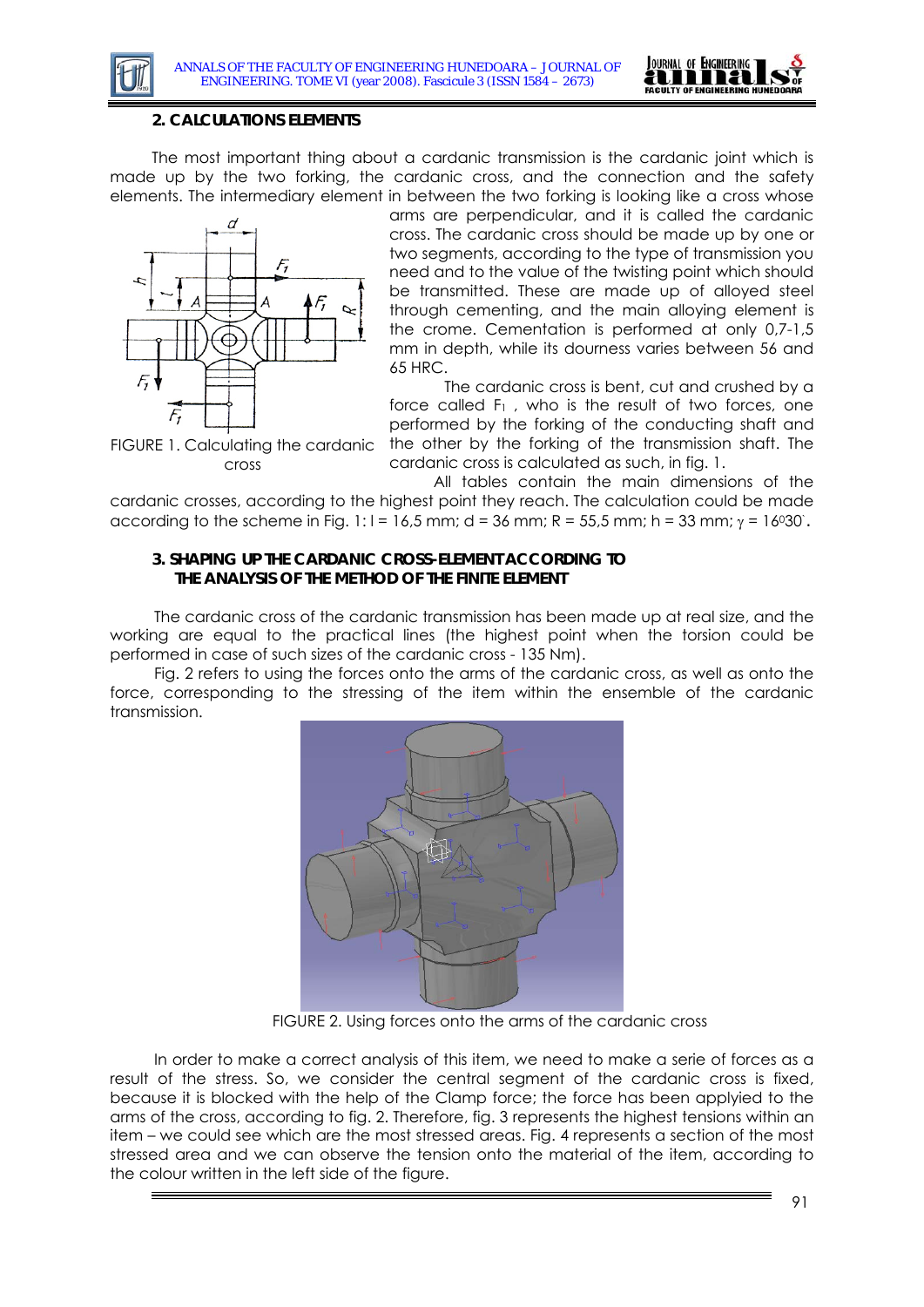ANNALS OF THE FACULTY OF ENGINEERING HUNEDOARA – JOURNAL OF ENGINEERING. TOME VI (year 2008). Fascicule 3 (ISSN 1584 – 2673)



 $\Box$ 

Material | Yield strength



FIGURE 3. The most exposed areas of the cardanic cross segment



area

The result of the analysis is represented like some surfaces that are coloured differently, according to the value of the stress. The value scale is written down in the right side of the



FIGURE 5. Cardanic cross made up by one element

screen and it starts from the blue (the least stressed area) up to red (the most stressed areas). As we can see in fig. 3, the highest value of the Von Misses tension is 132 MPa, and it is registered in the areas where to the arms of the cross connect with the body. Thus, there are some areas that focus all the tension, which we call critical areas, and where the breaking of the element is more possible, in case the highest value of the tension is exceeded. Fig. 5 represents the cardanic cross after the analysis and it has a broken arm, caused by a force of 200 MPa.

Fig. 6 presents the highest misplace of the item caused by forces that stress the arms of the cardanic cross.



FIGURE 6. Most stressed areas of an item

If we know the most stressed areas – tension and highest misplace – and their values, we are able to perform the improving of the sizing.

## **4. IMPROVING ELEMENTS**

If we consider the value of the twisting moment and the highest stressed area (fig. 3 and fig. 4, the area of the connection radius of the arm and the body of the cross), we propose to determine the best radius through a certain method – according to the highest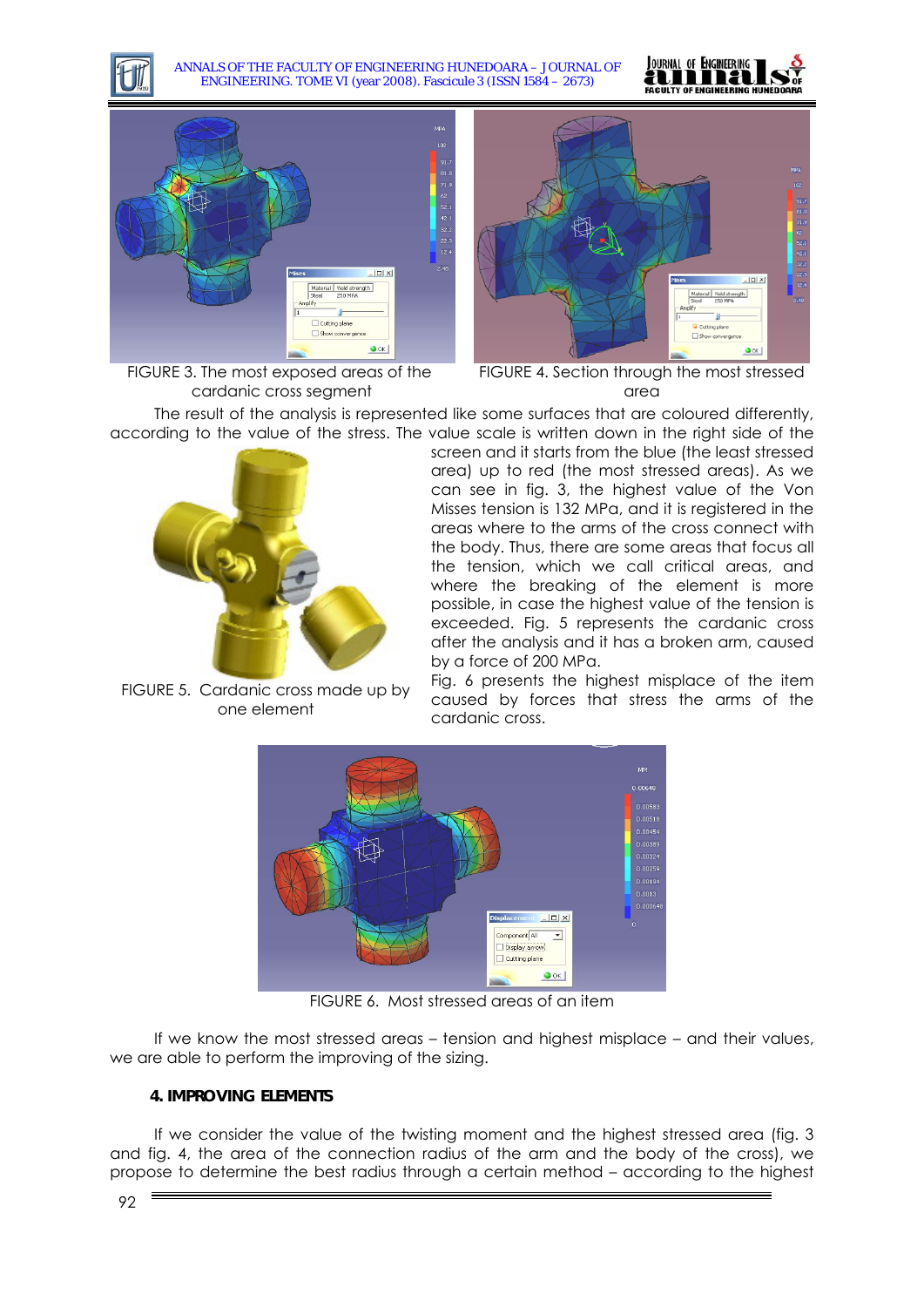

ANNALS OF THE FACULTY OF ENGINEERING HUNEDOARA – JOURNAL OF ENGINEERING. TOME VI (year 2008). Fascicule 3 (ISSN 1584 – 2673)





FIGURE 7. Shaping up in order to establish the best connection radius for a cardanic cross

values of the tension inside the item – with the help of the designing software CATIA V5R6 (fig.7). In order to perform the best analysis of the item, we need to perform some forces and getting some results: we consider the central segment of the item is fixed and blocked out by the Clamp force; the force that stresses the arms of the cross, according to fig. 3.

> We should analyze the influence of the connection onto the tension and deformation of an item. In order to do that, we consider different values of the radius, we determine the equivalent tensions and the misplacing. Table 1 contains all the results obtained with the help of the calculating software based on finite elements, for different values of the connection radius r.

TABLE 1. The values obtained after the analysis of the finite elements for different values of the connection radius of the cardanic cross

| No. | Connection radius<br>[mm] | Equivalent tension von Misses<br>$\sigma_e$ [MPa] | Displacement maximum<br>$U$ [µm] |
|-----|---------------------------|---------------------------------------------------|----------------------------------|
| ι.  | 0.5                       | 102                                               | 0.006                            |
| 2.  |                           | 97.5                                              | 0.00601                          |
| 3.  | 1.5                       | 83.9                                              | 0.00593                          |
| 4.  |                           | 84.3                                              | 0.00596                          |
| 5.  | 2.5                       | 91.2                                              | 0.00597                          |
| 6.  |                           | 78.3                                              | 0.00592                          |
| 7.  | 3.5                       | 90.6                                              | 0.0061                           |
| 8.  |                           | 96.7                                              | 0.00647                          |
| 9.  | 4.5                       | 108                                               | 0.00696                          |
| 10. | 5                         | 122                                               | 0.00737                          |

We see that once we increase the connection radius "r", the tension inside the item varies according to some principle; the same is true in case of misplacing within an item. We see that the lowest value of the Von Misses equivalent tension has been obtained for position 6 in Table 1, and the misplacing is low for a connection value of 3 mm.

If we choose the connection radius of 3 mm (position 6 in table 1), we get some good results, reported to the size of the cardanic cross. If we consider this value is the most appropriate, we are going to try and determine different size for the tension, and the deformation should be the lowest.

 Fig. 8.a. presents the space design of the results, meanwhile fig. 8b, the space section for the best interpretation of the results.





FIGURE 8.a. Space representation of the results of the best connection radius